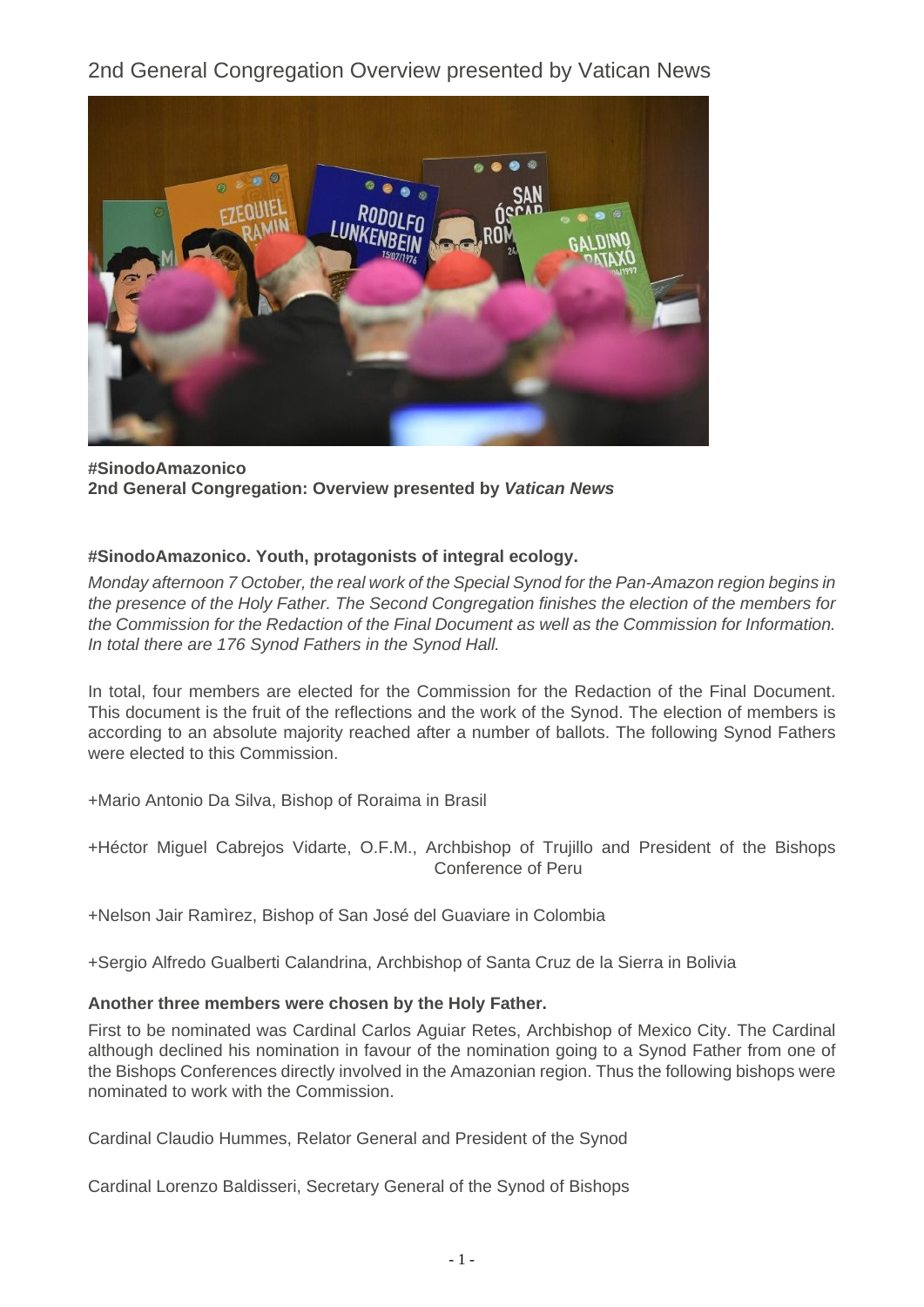+Mario Grech, Pro-Secretary General of the Synod of Bishops

Cardinal Michael Czerny, Under Secretary for the Dicastery for Promoting

Integral Human Development

+David Martinez, Apostolic Vicar of Aguirre Guinea

The other three members of the Commission by pontifical nomination will be formalised over the next few days.

## **Election of members for the Commission for Information**

The Synod also elected according to the method of a relative majority, the following participants.

+Erwin Kräutler, C.PP.S. Bishop Emeritus of Xingu in Brazil.

+Rafael Cob Garcìa, Apostolic Vicar of Puyo in Ecuador

+ÁngeL Divassón Cilveti, S.D.B., Apostolic Vicar of Puerto Ayacucho in Venezuela

Fr Antonio Spadaro, S.J., Director of La Civiltà Cattolica

These names are in addition to the following officials of the Press Office of the Holy See.

Paolo Ruffini, Prefect for the Dicastery for Communications

Fr Giacomo Costa, S.J.

Matteo Bruni, Director of the Press Office of the Holy See

Andrea Tornielli, Editorial Director of the Dicastery for Communications

Sr Maria Ines Lopes dos Santos, Assessor for the Episcopal Commission for the Amazon of the Bishops Conference of Brazil

Mauricio López Oropeza, Executive Secretary of the Pan-Amazon Ecclesial Network

# **Greta Thunberg and Youth Activism**

In continuity with last year's Synod on Youth, one finds in the *Instrumentum Laboris* various reflections on the role of youth in society. This is especially true in the area of integral ecology where many young people are inspired by the example of Greta Thunberg and consequently have participated in various strikes against climate change. The 'option for the youth,' is a key theme wherein one is called to dialogue using their terms regarding the protection of Creation. Along with this dialogue, is the necessity to value the social contributions of young people, capable of inspiring the Church to be a prophetic voice in the area of integral ecology. The young heart, it is said, desires to create a better world, because the youth of today represent Social Doctrine 'in movement.' More than anything else, the youth of today wish to make known the need to establish a new relationship with Creation, not an exploitative relationship, but rather one that is aware of the sufferings of the planet. The theme of the environment also has an ecumenical and interreligious character. This is considered to be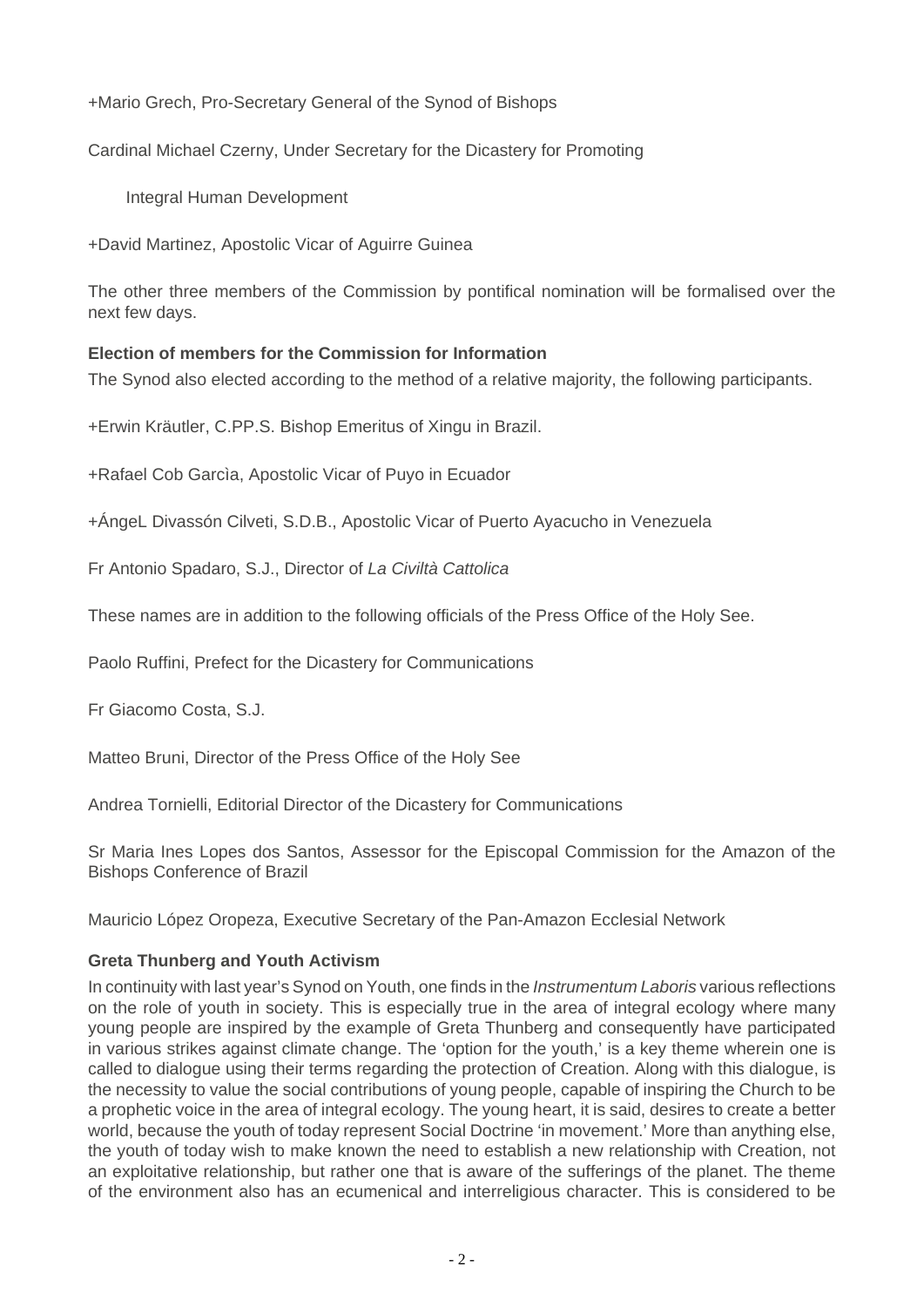a positive challenge for the Church, along with the exhortation to enter into a dialogue with youth, accompanying them on the true path of discernment so that their desire to protect the planet does not simply become a slogan of the Green Movement, but truly becomes a question of life or death for humanity and for the planet.

## **Protection of the water table**

Some of the Synod Fathers brought to the attention of participants the need to protect the water table from chemical contamination, especially pollution coming from certain multinationals. This issue also touches upon the survival of certain indigenous populations and the need to preserve their culture according to new paths of evangelization. The enormous activities of the mining industry are noted in many of the interventions in the Synod Hall, in particular, certain abuses committed by some groups that have harmful repercussions for the indigenous people living in the Amazon. Because of this, many of the bishops have highlighted the necessity to protect all rights, be they human rights or environmental rights. The reason for this is that to have a true integral ecology one must find anew the equilibrium between humanity and nature.

# **Fossil fuels and the question of climate change**

The view of the Synod Hall then turned to the question of climate change and its effect on the environment. Climate is a global good, a common good to be protected and preserved for future generations. One of the suggestions made has been to cease use of fossil fuels, above all in countries more industrialised as they share the greater responsibility for this problem. In the Synod Hall reflections were shared on how to overcome various forms of colonialism that have characterised a greater part of the missions of centuries past in favour of ways of preserving the cultural identity of the Amazon. Every culture in fact, gives its own particular contribution to the catholicity of the Church, thus providing a certain complementarity to her identity. Citing Saint John Paul II, some of the Synod Fathers reminded participants that it is Christ who animates the centre of every culture. Therefore one might consider the Church as a complex ecosystem with a "wonderful spiritual biodiversity" that is expressed in various communities, cultural expressions that form consecrated life and various ministries within the Church. Multiple references were made to Saint Paul as the first Apostle of Inculturation who made himself "Greek for the Greeks." [Cf. 1 Cor 9:19-23]

# **Indigenous Rites**

The topic of Indigenous Rites was another theme treated by some of the Synod Fathers. One of the Synod Fathers suggested that the Church can consider justly that those aspects of indigenous culture which are not linked to superstition may be harmonised with the spirit of the liturgy. From this the suggestion was made to begin in the Amazon a process of sharing experiences of those indigenous communities that have celebrated liturgies that reflect inculturation, for example, Baptism, Matrimony, and Priestly Ordination. In such a way the proposition was made to establish ad experimentum an Amazonian Rite. This would be in accord with true theological discernment, both liturgical and pastoral so as to create a Catholic Amazonian Rite that lives and celebrates faith in Christ. At the base of these reflections in the Synod Hall, was the point that just as there exists an environmental ecosystem, there also exits an ecclesial ecosystem.

# **The question of Viri Probati**

Some interventions also touched upon the question of the so called *viri probati*. The *Instrumentum* Laboris proposes the idea of viri probati as a way of ensuring the frequent celebration of the sacraments in areas where there is a certain shortage of priests. An intervention highlighted though that this cannot result in a substantial revision of the nature of the priesthood and its relationship with celibacy as envisaged in the Latin Rite of the Church. Along with these interventions was the suggestion to develop a pastoral vocation amongst young indigenous peoples so as to promote evangelisation in the most remote areas of the Amazon. This was made so as not to create a type of 'first class Catholic' who has easy access to the sacraments, especially the Eucharist, in contrast